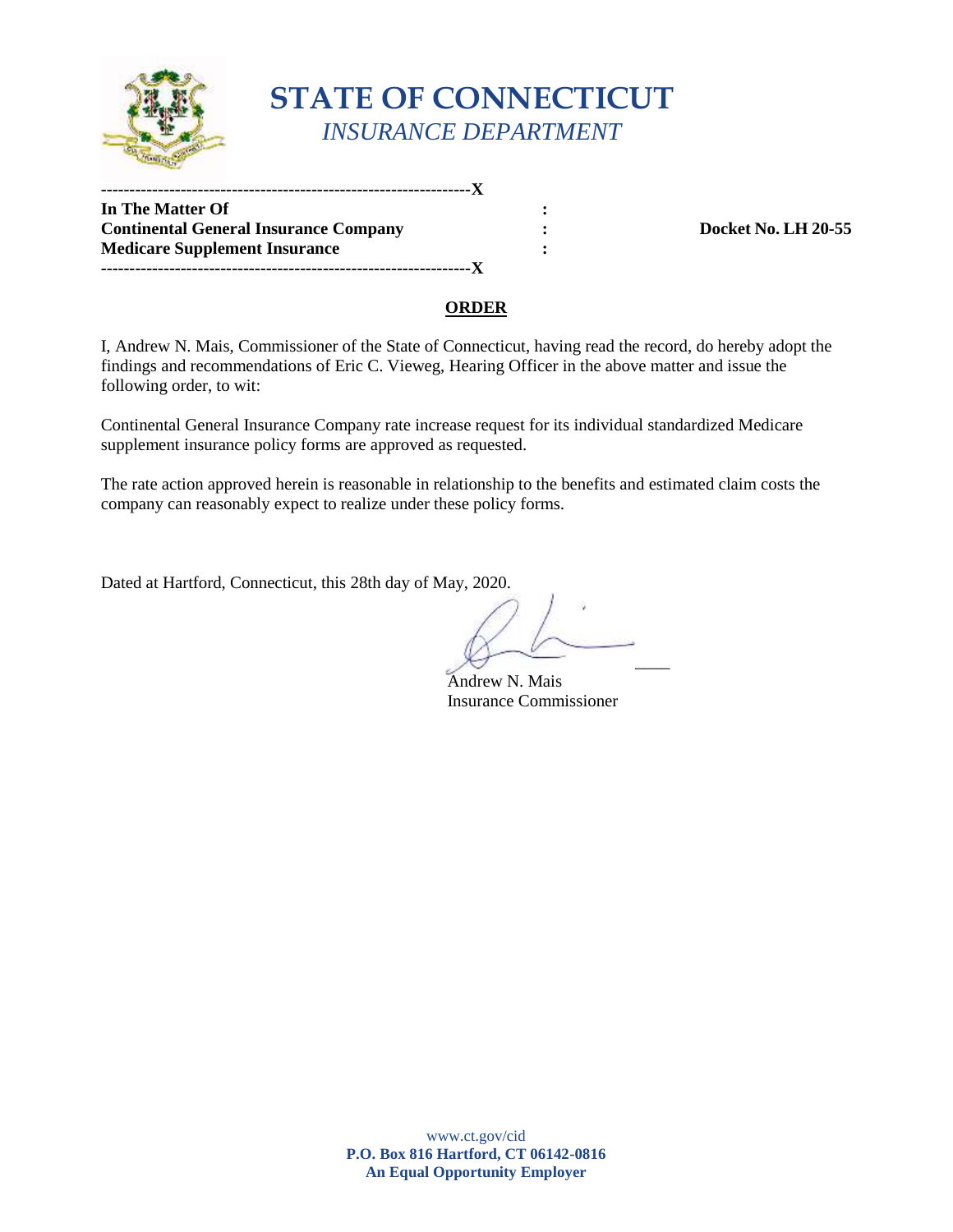

# **STATE OF CONNECTICUT**  *INSURANCE DEPARTMENT*

**In The Matter Of :**   $\cdot$  :  **Continental General Insurance Co : Docket No. LH 20-55 Medicare Supplement Insurance :**  $\qquad \qquad$  **: -----------------------------------------------------X -----------------------------------------------------X** 

# **PROPOSED FINAL DECISION**

### **I. INTRODUCTION**

 The Insurance Commissioner of the State of Connecticut is empowered to review rates charged for individual and group Medicare supplement policies sold to any resident of this State who is eligible for Medicare. The source for this regulatory authority is contained in Chapter 700c and Section 38a-495a of the Connecticut General Statutes.

After due notice, a hearing was held at the Insurance Department in Hartford, CT on Thursday, April 30, 2020, to consider whether or not the rate increases requested by Continental General Insurance Company on its Individual Medicare supplement insurance business should be approved.

No members from the general public attended the hearing.

No company representatives from Continental General Insurance Company attended the hearing.

 Statutes, the Uniform Administrative Procedures Act, Chapter 54 of Section 38a-8-1 et seq. of the The hearing was conducted in accordance with the requirements of Section 38a-474, Connecticut General Regulations of Connecticut State Agencies.

 persons eligible for Medicare who depend on these policies to provide additional coverage for the costs of A Medicare supplement policy is a private health insurance policy sold on an individual or group basis, which provides benefits that are additional to the benefits provided by Medicare. For many years Medicare supplement policies have been highly regulated under both state and federal law to protect the interests of health care.

Effective December 1, 2005, Connecticut amended its program of standardized Medicare supplement policies in accordance with Section 38a-496a of the Connecticut General Statutes, and Sections 38a-495a-1 through 38a-495a-21 of the Regulations of Connecticut Agencies. This program, which conforms to federal requirements, provides a "core" package of benefits known as Plan A. Insurers may also offer any one or more of eleven other plans (Plans B through N).

 Effective January 1, 2006, in accordance with Section 38a-495c of the Connecticut General Statutes (as community rating. Rates for Plans A through N must be computed without regard to age, gender, previous amended by Public Act 05-20) premiums for all Medicare supplement policies in the state must use claims history or the medical condition of any person covered by a Medicare supplement policy or certificate.

> **P.O. Box 816 Hartford, CT 06142-0816**  www.ct.gov/cid **An Equal Opportunity Employer**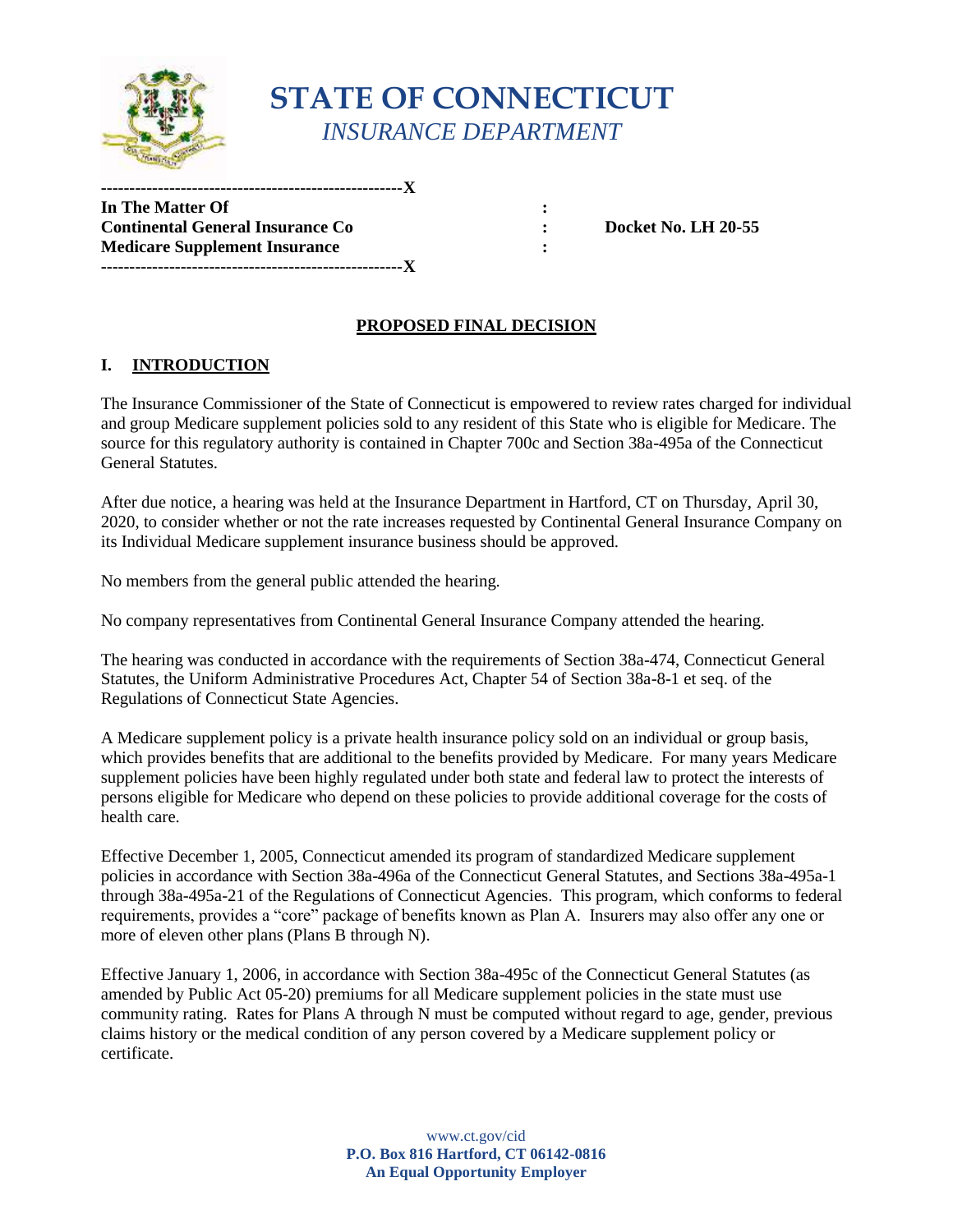previous claims history or the medical condition of any covered person. Insurers may exclude benefits for The statute provides that coverage under Plans A through N may not be denied on the basis of age, gender, losses incurred within six months from the effective date of coverage based on a pre-existing condition.

 available to all persons eligible for Medicare by reason of disability. Effective October 1, 1998, carriers that offer Plan B or Plan C must make these plans as well as Plan A,

 for such benefits. This process of direct notice and automatic claims payment is commonly referred to as Insurers must also make the necessary arrangements to receive notice of all claims paid by Medicare for their insureds so that supplement benefits can be computed and paid without requiring insureds to file claim forms "piggybacking" or "crossover".

Sections 38a-495 and 38a-522 of the Connecticut General Statutes, and Section 38a-495a-10 of the Regulations of Connecticut Agencies, state that individual and group Medicare supplement policies must have anticipated loss ratios of 65% and 75%, respectively. Under Sections 38a-495-7 and 38a-495a-10 of the Regulations of Connecticut Agencies, filings for rate increases must demonstrate that actual and expected losses in relation to premiums meet these standards, and anticipated loss ratios for the entire future period for which the requested premiums are calculated to provide coverage must be expected to equal or exceed the appropriate loss ratio standard.

 Section 38a-473 of the Connecticut General Statutes provides that no insurer may incorporate in its rates for Medicare supplement policies factors for expenses that exceed 150% of the average expense ratio for that insurer's entire written premium for all lines of health insurance for the previous calendar year.

## **II. FINDING OF FACT**

 findings of fact: After reviewing the exhibits entered into the record of this proceeding, and utilizing the experience, technical competence and specialized knowledge of the Insurance Department, the undersigned makes the following

- 1. Continental General Insurance Company is requesting a 6.5% rate increase on form 340 (Plan A), 348 (Plan I w/ Rx) and 3DM (Plan I w/o Rx), each of which are individual standardized Medicare supplement plans.
- 2. There are currently 109 policyholders nationwide and 3 in the state of Connecticut.
- 3. The last rate increase granted was 7.0% for Plan A and Plan I w/ and w/o Rx, effective 11/03/2019.
- 4. The proposed rates are expected to satisfy the Connecticut statutory loss ratio of 65% required of individual Medicare supplement forms.
- 5. Continental General Insurance Company has conformed to subsection (e) of section 38a-495c, C.G.S. regarding the automatic claims processing requirement.
- 6. Below are the incurred loss ratios for 2018 and 2019 as well as inception-to-date, on a nationwide basis:

| Plan                    | 2018                | 2019   | Inception  |
|-------------------------|---------------------|--------|------------|
|                         | 65.1%               | 92.5%  | 86.0%      |
| $\&$<br>$w$ /0 Rx<br>W/ | $Q \subseteq$<br>1% | 145.8% | 71<br>1.8% |